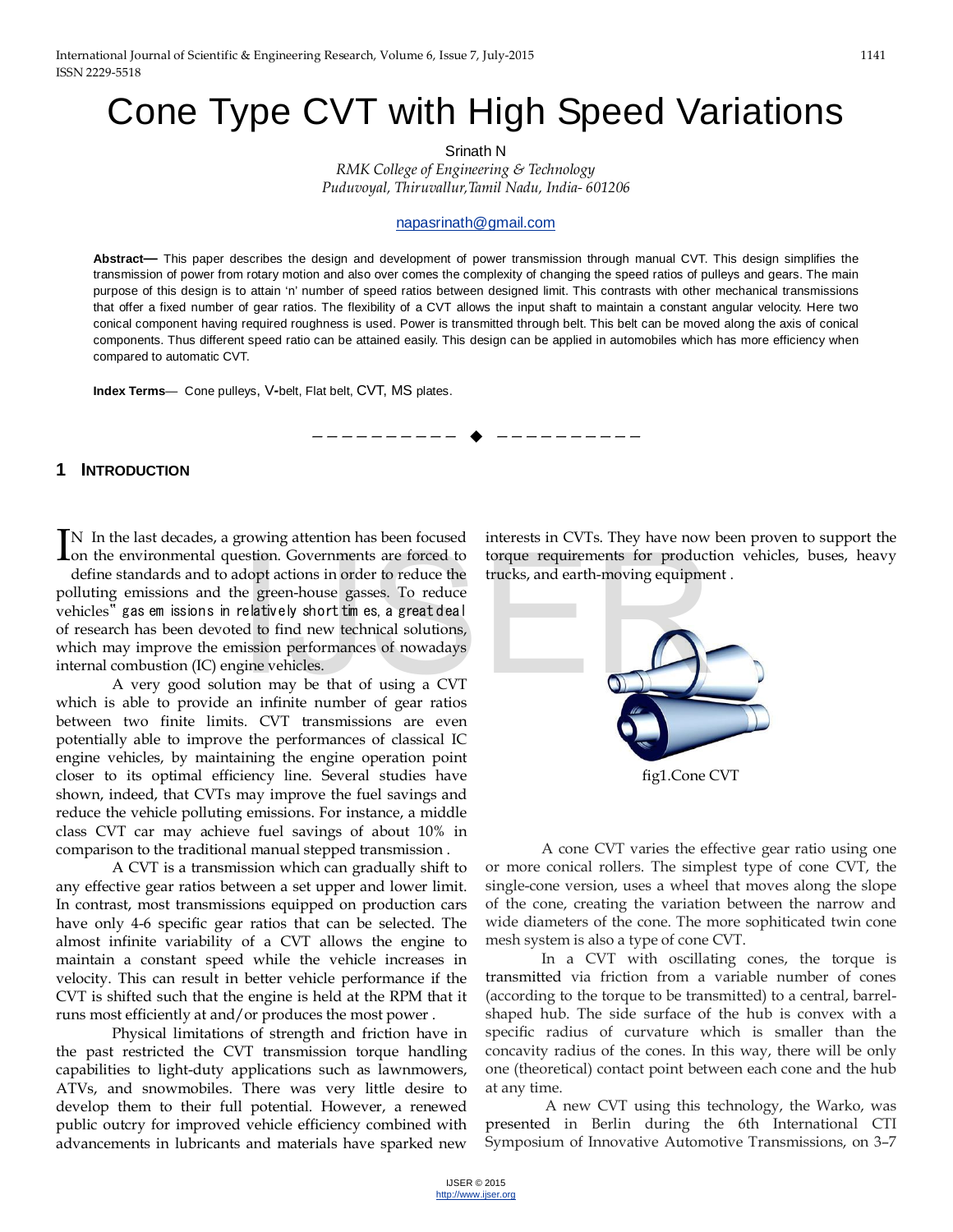December 2007. A particular characteristic of the Warko is the absence of a clutch: the engine is always connected to the wheels, and the rear drive is obtained by means of an epicyclic system in output. This system, named "power split", allows the engine to have a "neutral gear". When the engine turns (connected to the sun gear of the epicyclic system), the variator (i.e., the planetary gears) will compensate for the engine rotation, so the outer ring gear (which provides output) remains stationary.

#### **2 PROBLEM STATEMENT**

The performance of the vehicles depends on so many factors and one of it is the type of transmission. Nowadays, there are three types of transmission being used all around the world that effect the engine and each of it has their own advantages and disadvantages. But the best or ideal transmission for the vehicle still not exist and there are too many space for improvement for researcher to find the perfect one and to make sure the performance of the vehicle at the high level.

Manual transmission is familiar and widely used in passenger car at this age.CVT have become increasingly popular in the automotive marketplace in the past decade. Normally, the CVT is used in heavy vehicles such as trucks, buses and etc. This is because the CVT can provide high power and torque to facilitate in controlling of heavy vehicles. So, Manual and CVT transmission have their own advantages and of one of their advantage is better in performances. The basic relation for belt friction is<br>transmission decision with the property of the property of the controlling of heavy vehicles.<br>The basic relation for belt friction is<br>transmission decise using invariant of  $T_1/T_2 =$ 

## **3 OBJECTIVE**

 The concept for the transmission design using inverted cone-shaped gears and a reinforced belt. The mechanism works by moving the reinforced belt up and down inverted cones during rotation to provide a changing set of gear ratios. The belt could be moved using a screw-based mechanism or lever that is either user controlled or factory set. The transmission has a reduced number of parts compared to a traditional transmission system with finite gear ratios.

The inverted cone-shaped gears provide a large amount of gear ratios for smooth transitions, which is important for the low-end torque required for initial tilling. The reverse mechanism involves a sliding set of gears that changes the direction of the driveshaft for fine reversing. If the torque upon reversal is too high for the gear teeth, then additional reverse assemblies can be added to reduce stresses on the teeth. The inverted cone+belt and reverse assembly concepts would be placed below the motor and above the current transmission assembly in a custom housing.

## **4 DESIGN CALCULATION**

Tapered Components (D) = 110mm  $(d) = 60$ mm

## **4.1 V- Belt**

The basic formula for belt friction is

 $T_1/T_2 = e^{\mu \theta \cos{\theta} \cos{\theta}}$ where  $θ = 3.14$  rad;  $(θ - inclined$  angle) 2β = 20 degree; (β - angle)  $\mu$  = 0.1;  $(\mu$  - static friction)  $V = 2.87$  m/s (v - velocity)  $T_1 = e^{0.1 \times \pi \times \csc \beta} X T_2$  $T_1 = 6.099T_2$ Power is given by,  $P = (T_1 - T_2) X v$  $0.33X 10<sup>3</sup> = (6.099 T<sub>2</sub> - T<sub>2</sub>) X 2.87$  $T_2$  = 22.55 N  $T_1 = 6.099 \text{ X } 22.55$ 

The tension in the belt, $T_1$  = 137.53 N



fig 2 - Dimensions of V-Belt

#### **4.2 Flat Belt**

The basic relation for belt friction is,

$$
T_1/T_2 = e \mu \theta
$$
  
where  $μ = 0.2$  ( $μ$  - static friction)  
 $θ = 3.14$  rad ( $θ$  - inclined angle)  
 $T_1 = 1.873 T_2$   
Power is given by,  
 $P = (T_1 - T_2) X V$ 

$$
0.33 \times 10^3 = (1.873T_2 - T_2) \times 1.22
$$
  
\n
$$
T_2 = 309.53 \text{ N}
$$
  
\n
$$
T_1 = 1.873 \times 309.53
$$
  
\n
$$
T_1 = 579.76 \text{ N}
$$

**4.3 Speed given to the driver cone**

The speed ,

$$
N_1 = 1420
$$
 rpm  
\n $N_1/N_2 = d_1/d_2 = 1420/N_2 = 254/38.1$   
\n $N_2 = 213$  rpm

**4.4 Driven Cone speed at Initial position**

 $N_3/N_4 = d_2/d_1$  $213/N_4=110/60$ N4 =116rpm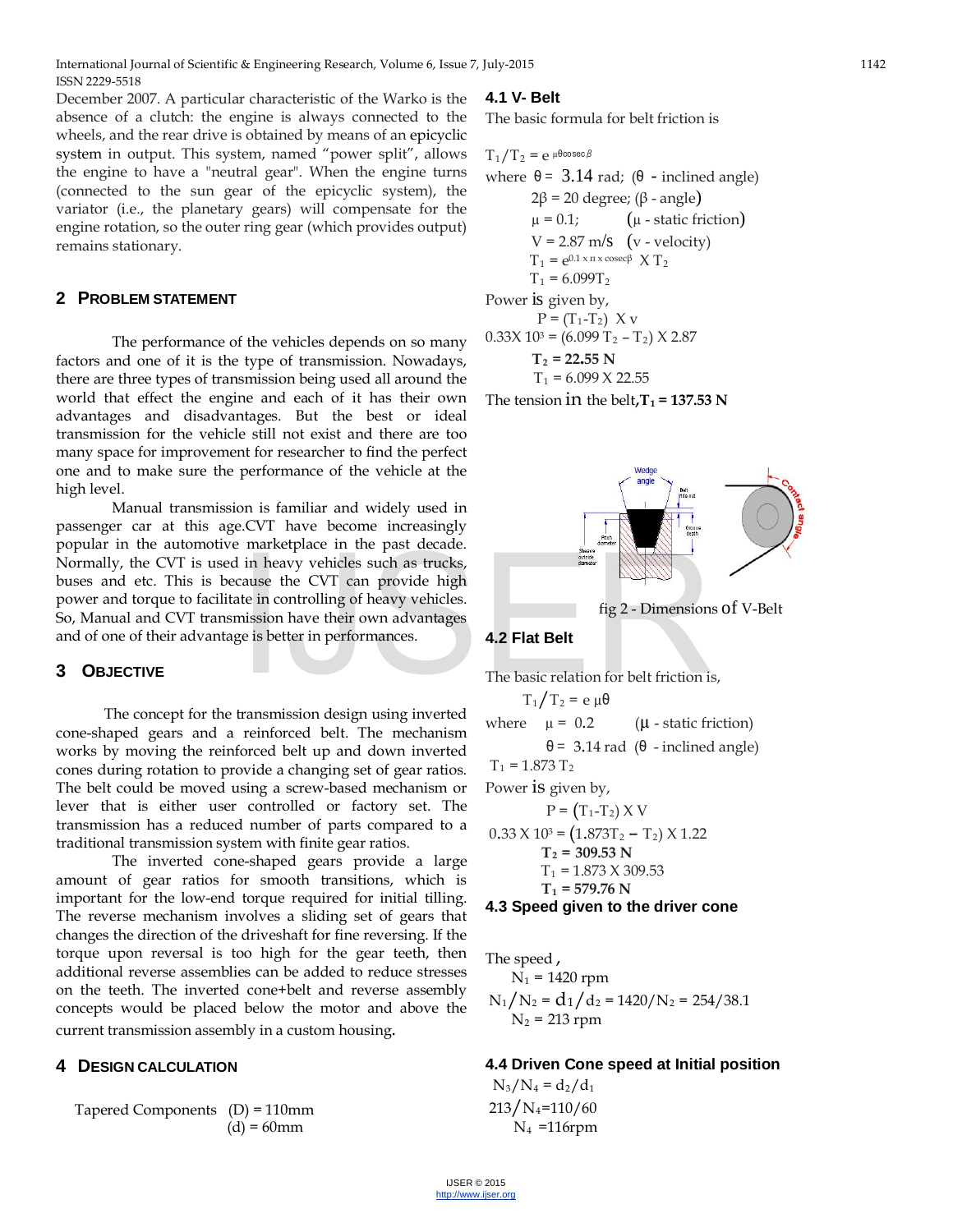## **Obtained speed range** = **274rpm**

#### **4.5 Driven Cone speed at Final position**

 $N_3/N_4 = d_2/d_1$  $213/N_4 = 60/110$  $N_4$  = 390 rpm

## **5 DESCRIPTION OF COMPONENTS**

- 1. A pair of cone pulleys
- 2. Groove pulley
- 3. Plated shafts
- 4. Motor
- 5. Flat belt
- 6. V-belt
- 7. Slider mechanism
- 8. Rollers
- 9. Frame
- 10. Bearings
- 11. Tachometer
- 12. 230V AC Supply
- 13. Fasteners

TABLE 1

#### CHARACTERISTICS OF MOTOR

#### TABLE 2

#### CHARACTERISTICS OF BELT DRIVES

| <b>Characteristics</b> | V-belts      | <b>Toothed belts</b> |
|------------------------|--------------|----------------------|
| Characteristics        | 12           | 11                   |
| Maximum velocity ratio |              |                      |
|                        |              |                      |
| Maximum belt           | 25           | 80                   |
| speed(m/s)             |              |                      |
| Slip                   | 1 to $5%$    | Nil                  |
| Tension                | Less         | Very less            |
| Shock resistance       | Good         | Fair                 |
| Resistance to wear     | Fair         | Good                 |
| Dressing               | Not required | Not required         |



fig3 .Speed Ratio



fig4 .Mechanism



fig5.Belt and Lever mechanism

| Motor Speed     | 1420 rpm        |
|-----------------|-----------------|
| Motor Type      | <b>AC</b> Motor |
| Power of Motor  | 0.33 KW         |
| Torque of Motor | 2.2192 Nm       |
| Direction       | Reversible      |
| Voltage         | 230 volts       |

#### **6 FABRICATION AND WORKING**

When the AC power supply is given to the motor, the setup starts rotating. Initially the belt is left side i.e., in smaller diameter of driver pulley and larger diameter of driven pulley. Use the tachometer and measure the rpm of both the pulleys. Driver pulley rpm is constant throughout the end.

Now pull the slider handle little towards you, this displaces the belt from initial position by means of roller. Now driven pulley's diameter has been reduced and driver pulley's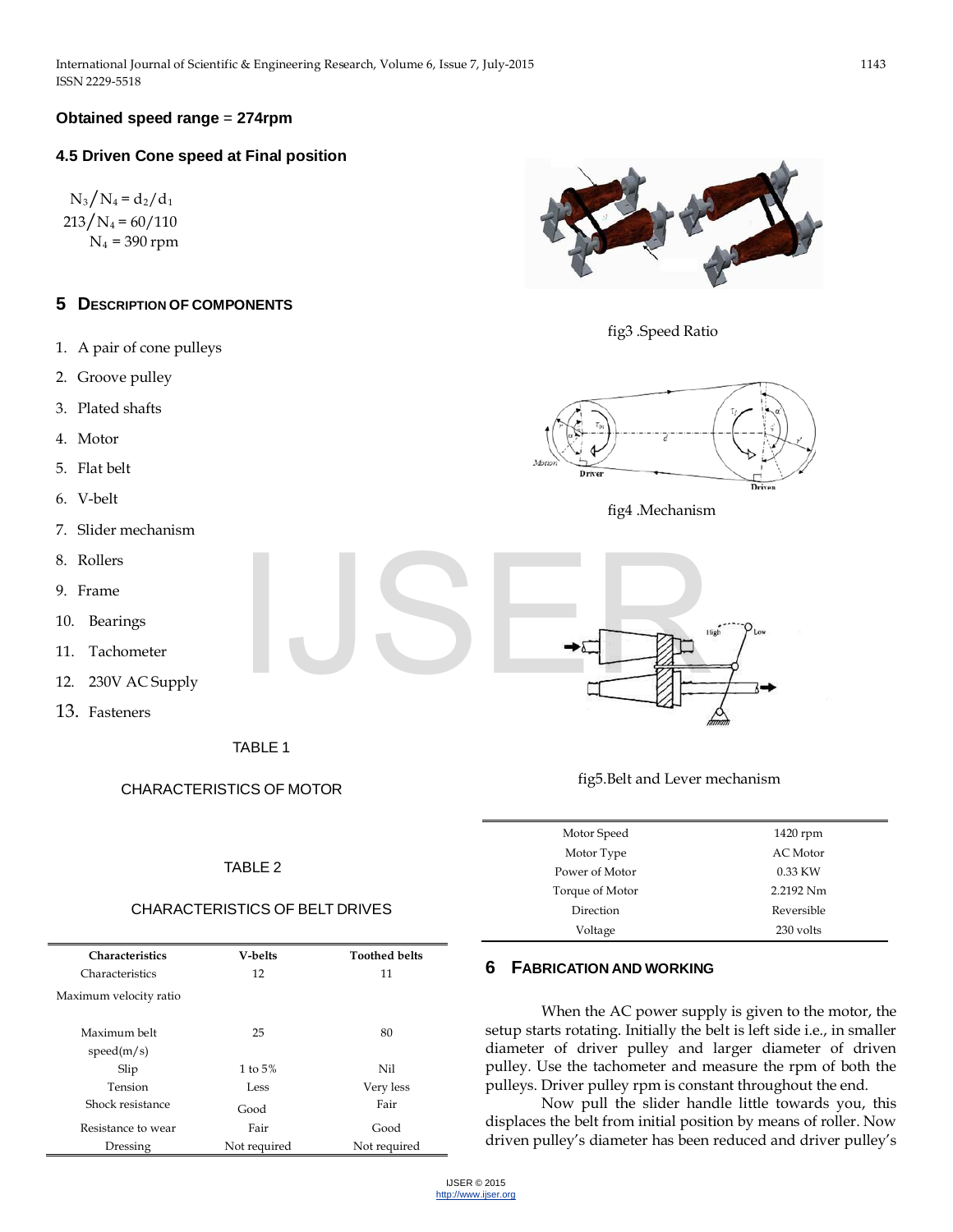diameter has been increased. Now measure driven pulley rpm. It has been increased from before reading. Similarly for every displacement of belt towards right i.e., towards small diameter of the driven pulley the rpm increases.

According to principle of belt and pulleys, when larger pulley rotates one revolution then smaller pulley rotates more revolution based on its diameter.



fig6 .Rollers assembly



fig7 .Setup of Cone CVT

## **7 PROS**

Better fuel consumption than a regular automatic transmission as the CVT is able to keep the car in its optimum power range regardless of speed. There is improved acceleration due to the lower power loss experienced. Step less transmission. i.e., no need of clutch It has the ability to allow the engine to rev almost immediately which delivers maximum torque. Provides a smoother ride than automatic transmission. Adapts to varying road conditions and power demands to allows for a better ride. Better emission control and less greenhouse gas emissions because of improved

control of the engine's speed range. Easy to manufacture when compared to gear drives.

## **8 APPLICATION**

 Many small tractors for home and garden can have this rubber belt CVTs. Cone CVTs using belt drive can also be used in Go Kart vehicles which possess less load. It can also be used in small cars like TATA Nano, electric cars and hybrid vehicles.

 Cone CVTs with gear cut and chain drive can be used in Formula one cars. It can be used in motor bikes using chain drive or belt drive. Cone CVTs can also be used in industrial machines for variable speeds. In lathe we use stepped pulley to control or change rpm of work piece, we have to stop machine and change belt for every specific work . When we use our manual cone cvt we can smoothly change the rpm without stopping the machine and changing the belt. Cone cvt can be used in both vehicles and machines.

## **9 CONCLUSION**

Thus the speeds  $N_1$ ,  $N_2$ ,  $N_3$ ,  $N_4$  is determined with the help of the tachometer, these speed variations are noted. The tensions in the belt and type of the cone are the major aspects for the variation in speed. The torque is minimum at the start but when the belt returns maximum torque is obtained. Greater fuel efficiency than both manual and automatic transmissions can be obtained. Fuel savings of more than 17% have been achieved. Cheaper and lighter than Automatic transmissions. So it's smooth, responsive and quiet to drive. Our CVT's have a "manual" option, giving the driver more control, simulating a MT. This method is more mechanically efficient than Automatic transmissions and also decreases engine fatigue.

In Manual cone CVT's CPU can be configured to suit a wide range of driving modes and styles.The slipping in the drive belt or pulleys is no longer an issue due to new advances.

The internal combustion (IC) engine is nearing both perfection and obsolescence; advancements in fuel economy and emissions have effectively stalled. CVTs could potentially allow IC vehicles to meet the first wave of new fuel regulations.

As CVT development continues, costs will be reduced further and performance will continue to increase. This cycle of improvement will ultimately give CVTs a solid foundation in the world's automotive infrastructure.

## **10 FUTURE WORK**

## **10.1 Lathe Machine**

In lathe we use stepped pulley to control or change